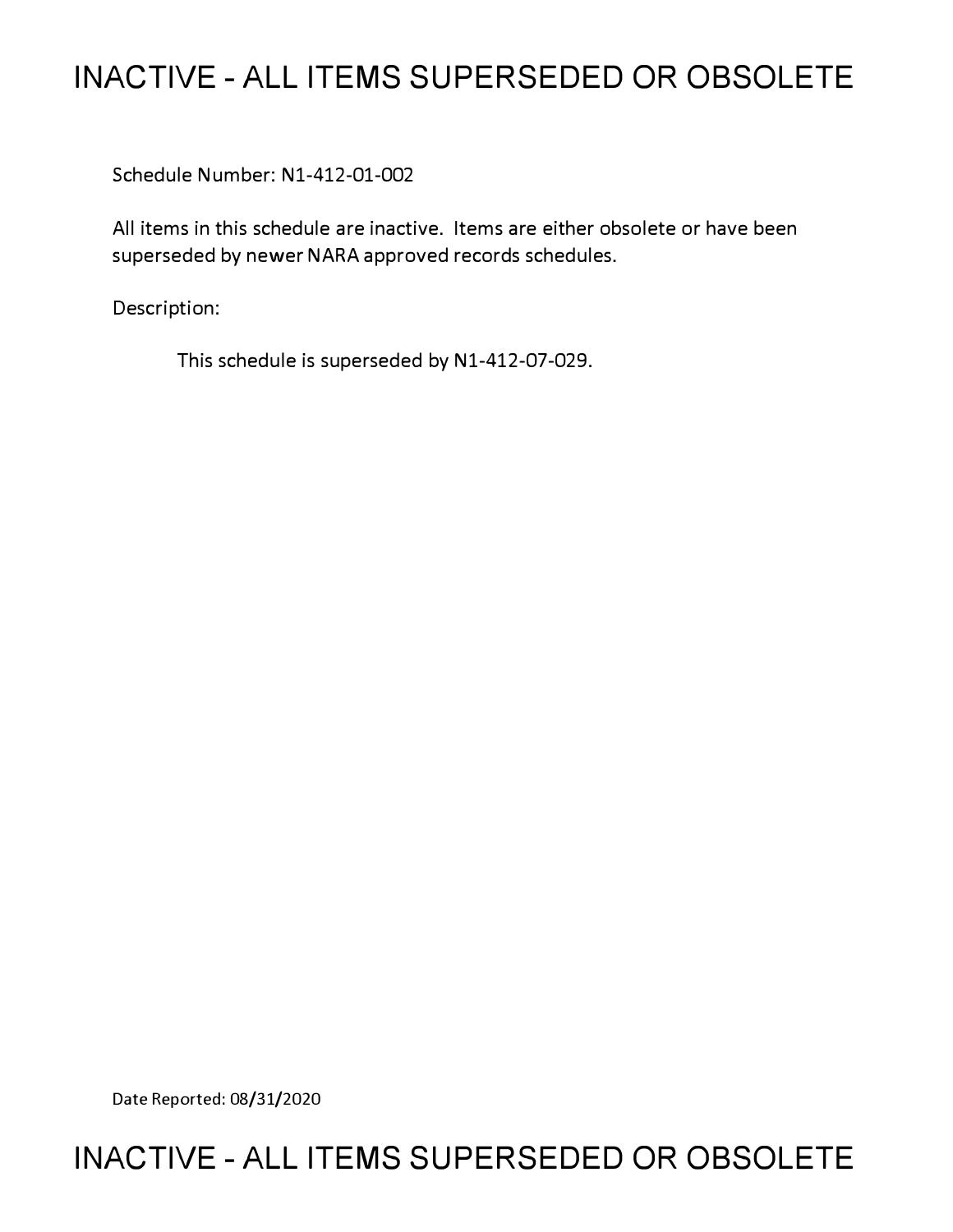| REQUEST FOR RECORDS DISPOSITION AUTHORITY                                              |                                                                                                                                                                                                                                                     |                     |              | LEAVE RLANK (NARA use only)                                                                                                  |                                                                    |  |
|----------------------------------------------------------------------------------------|-----------------------------------------------------------------------------------------------------------------------------------------------------------------------------------------------------------------------------------------------------|---------------------|--------------|------------------------------------------------------------------------------------------------------------------------------|--------------------------------------------------------------------|--|
|                                                                                        |                                                                                                                                                                                                                                                     |                     |              | <b>JOB NUMBER</b>                                                                                                            |                                                                    |  |
| (See Instructions on reverse)<br>TO NATIONAL ARCHIVES and RECORDS ADMINISTRATION (NIR) |                                                                                                                                                                                                                                                     |                     |              | $711 - 412 - 01 - 2$<br>DATE RECEIVED                                                                                        |                                                                    |  |
| WASHINGTON, DC 20408                                                                   |                                                                                                                                                                                                                                                     |                     |              | $10 - 37 - 00$                                                                                                               |                                                                    |  |
|                                                                                        | 1. FROM (Agency or establishment)                                                                                                                                                                                                                   |                     |              | NOTIFICATION TO AGENCY                                                                                                       |                                                                    |  |
|                                                                                        | <b>Environmental Protection Agency</b><br>2. MAJOR SUBDIVISION                                                                                                                                                                                      |                     |              |                                                                                                                              |                                                                    |  |
|                                                                                        | Office of Prevention, Pesticides, and Toxic Substances                                                                                                                                                                                              |                     |              | In accordance with the provisions of 44<br>U.S.C. 3303a the disposition request,<br>including amendments, is approved except |                                                                    |  |
|                                                                                        | <b>3. MINOR SUBDIVISION</b>                                                                                                                                                                                                                         |                     |              | for items that may be marked "disposition<br>not approved" or "withdrawn" in column 10.                                      |                                                                    |  |
|                                                                                        |                                                                                                                                                                                                                                                     |                     |              |                                                                                                                              |                                                                    |  |
|                                                                                        | 4. NAME OF PERSON WITH WHOM TO CONFER                                                                                                                                                                                                               | <b>5. TELEPHONE</b> |              | <b>DATE</b>                                                                                                                  | <b>IST OF THE UNITED STATES</b>                                    |  |
|                                                                                        | Chris O'Donnell                                                                                                                                                                                                                                     | 202-260-1324        |              | I-31-L                                                                                                                       |                                                                    |  |
|                                                                                        |                                                                                                                                                                                                                                                     |                     |              |                                                                                                                              |                                                                    |  |
|                                                                                        | <b>6. AGENCY CERTIFICATION</b>                                                                                                                                                                                                                      |                     |              |                                                                                                                              |                                                                    |  |
|                                                                                        | I hereby certify that I am authorized to act for this agency in matters pertaining to the disposition of its records<br>and that the records proposed for disposal on the attached $\frac{4}{\sqrt{2}}$ page(s) are not now needed for the business |                     |              |                                                                                                                              |                                                                    |  |
|                                                                                        | of this agency or will not be needed after the retention periods specified; and that written concurrence from<br>the General Accounting Office, under the provisions of Title 8 of the GAO Manual for Guidance of Federal                           |                     |              |                                                                                                                              |                                                                    |  |
| Agencies,                                                                              |                                                                                                                                                                                                                                                     |                     |              |                                                                                                                              |                                                                    |  |
| X                                                                                      | is not required;                                                                                                                                                                                                                                    | is attached; or     |              | has been requested                                                                                                           |                                                                    |  |
| DATE                                                                                   | SIGNATURE OF AGENCY REPRESENTATIVE                                                                                                                                                                                                                  |                     | <b>TITLE</b> |                                                                                                                              |                                                                    |  |
| 10/26/00                                                                               | Wie O'Donell                                                                                                                                                                                                                                        |                     |              | Agency Records Officer                                                                                                       |                                                                    |  |
| 7.                                                                                     |                                                                                                                                                                                                                                                     |                     |              | 9. GRS OR                                                                                                                    | 10. ACTION                                                         |  |
| <b>ITEM</b><br>NO.                                                                     | 8 DESCRIPTION OF ITEM AND PROPOSED DISPOSITION                                                                                                                                                                                                      |                     |              | <b>SUPERSEDED</b><br><b>JOB CITATION</b>                                                                                     | <b>TAKEN (NARA</b><br>USE ONLY)                                    |  |
|                                                                                        |                                                                                                                                                                                                                                                     |                     |              |                                                                                                                              |                                                                    |  |
|                                                                                        | See attached U.S. EPA Records Schedule 261                                                                                                                                                                                                          |                     |              |                                                                                                                              |                                                                    |  |
|                                                                                        |                                                                                                                                                                                                                                                     |                     |              |                                                                                                                              |                                                                    |  |
|                                                                                        |                                                                                                                                                                                                                                                     |                     |              |                                                                                                                              |                                                                    |  |
|                                                                                        |                                                                                                                                                                                                                                                     |                     |              |                                                                                                                              |                                                                    |  |
|                                                                                        |                                                                                                                                                                                                                                                     |                     |              |                                                                                                                              |                                                                    |  |
|                                                                                        |                                                                                                                                                                                                                                                     |                     |              |                                                                                                                              |                                                                    |  |
|                                                                                        |                                                                                                                                                                                                                                                     |                     |              |                                                                                                                              |                                                                    |  |
|                                                                                        |                                                                                                                                                                                                                                                     |                     |              |                                                                                                                              |                                                                    |  |
|                                                                                        |                                                                                                                                                                                                                                                     |                     |              |                                                                                                                              |                                                                    |  |
|                                                                                        |                                                                                                                                                                                                                                                     |                     |              |                                                                                                                              |                                                                    |  |
|                                                                                        |                                                                                                                                                                                                                                                     |                     |              |                                                                                                                              |                                                                    |  |
|                                                                                        |                                                                                                                                                                                                                                                     |                     |              |                                                                                                                              |                                                                    |  |
|                                                                                        |                                                                                                                                                                                                                                                     |                     |              |                                                                                                                              |                                                                    |  |
|                                                                                        |                                                                                                                                                                                                                                                     |                     |              |                                                                                                                              |                                                                    |  |
|                                                                                        |                                                                                                                                                                                                                                                     |                     |              |                                                                                                                              |                                                                    |  |
|                                                                                        |                                                                                                                                                                                                                                                     |                     |              |                                                                                                                              |                                                                    |  |
|                                                                                        |                                                                                                                                                                                                                                                     |                     |              |                                                                                                                              |                                                                    |  |
|                                                                                        |                                                                                                                                                                                                                                                     |                     |              |                                                                                                                              |                                                                    |  |
|                                                                                        | CC: nwmD, nwmw                                                                                                                                                                                                                                      | $s/q$ /or           |              |                                                                                                                              |                                                                    |  |
|                                                                                        | 115-109<br>NSN 7540-00-634-4064<br>PREVIOUS EDITION NOT USABLE                                                                                                                                                                                      |                     |              |                                                                                                                              | STANDARD FORM 115 (REV. 3-91)<br>Prescribed by NARA<br>36 CFR 1228 |  |

 $\frac{1}{2}$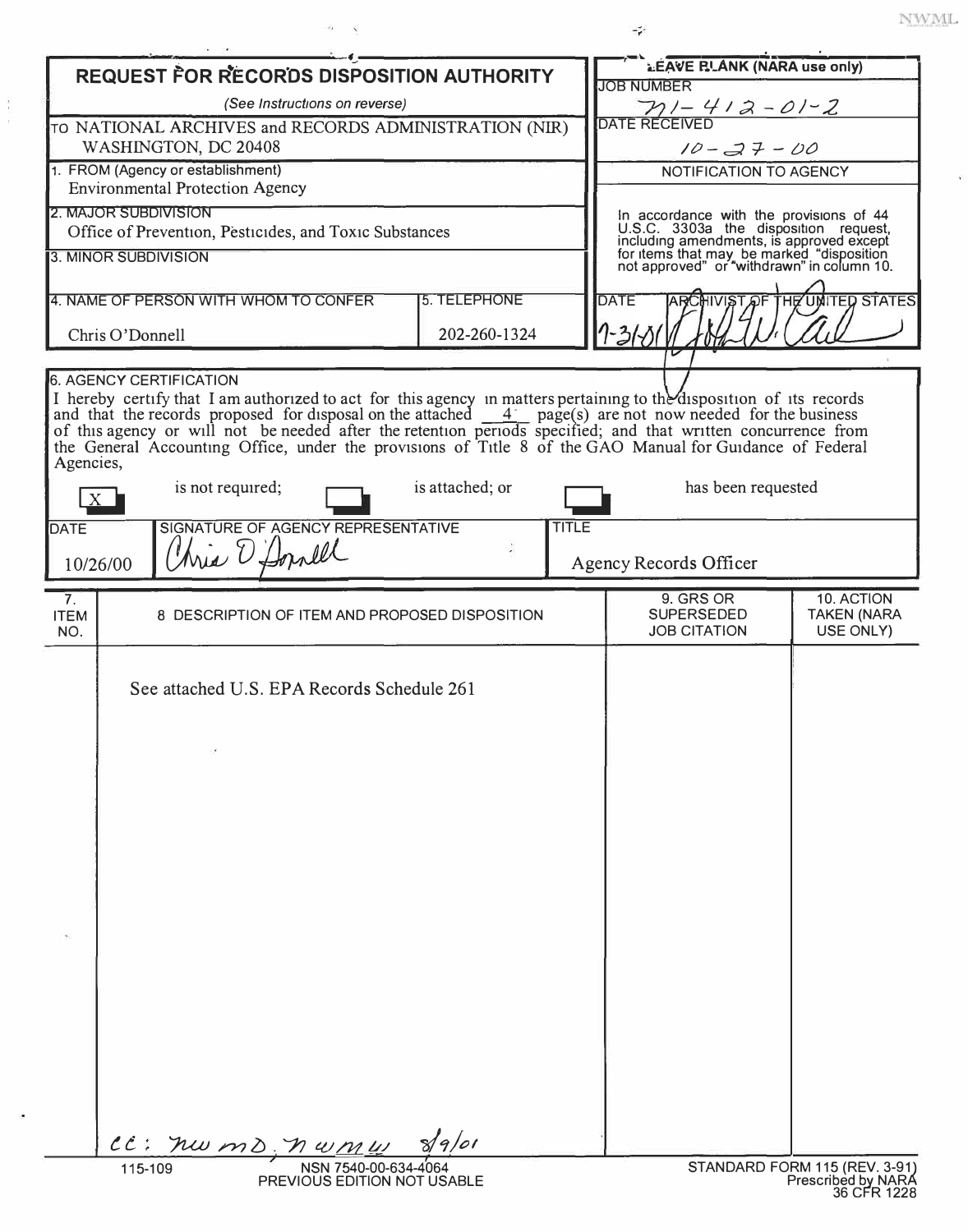

## **DRAFT OF 12/1/00**

## **U.S. EPA RECORDS SCHEDULE**

SERIES TITLE: TSCA Section 5 New Chemical Files

**PROGRAM:** Toxic Substances

**EPA SERIES NO:** 261

 $\mathcal{L}$ 

**AGENCY FILE CODE:** TOXI 261

**NARA DISPOSAL AUTHORITY:** Nl-412-01-2 (Use this number to retire records to the FRC)

**APPLICABILITY:** Headquarters

### *IDENTIFYING INFORMATION:*

**DESCRIPTION:** Records document the screening of risk and the regulation of new chemicals to be manufactured or imported.

**ARRANGEMENT:** Arranged numerically by parent number.

| TYPE OF RECORDS: | SPECIFIC RESTRICTIONS:            |  |  |
|------------------|-----------------------------------|--|--|
| Case files       | Confidential Business Information |  |  |
|                  | Enforcement Sensitive Information |  |  |

**MEDIUM:**  Paper, microfilm, electronic **VITAL RECORD:** 

**FUN�TIONS SUPPORTED:** 

Regulatory development and public awareness

## **SPECIFIC LEGAL REQUIREMENTS:**

Toxic Substances Control Act, as amended, Section 5 40 CFR 720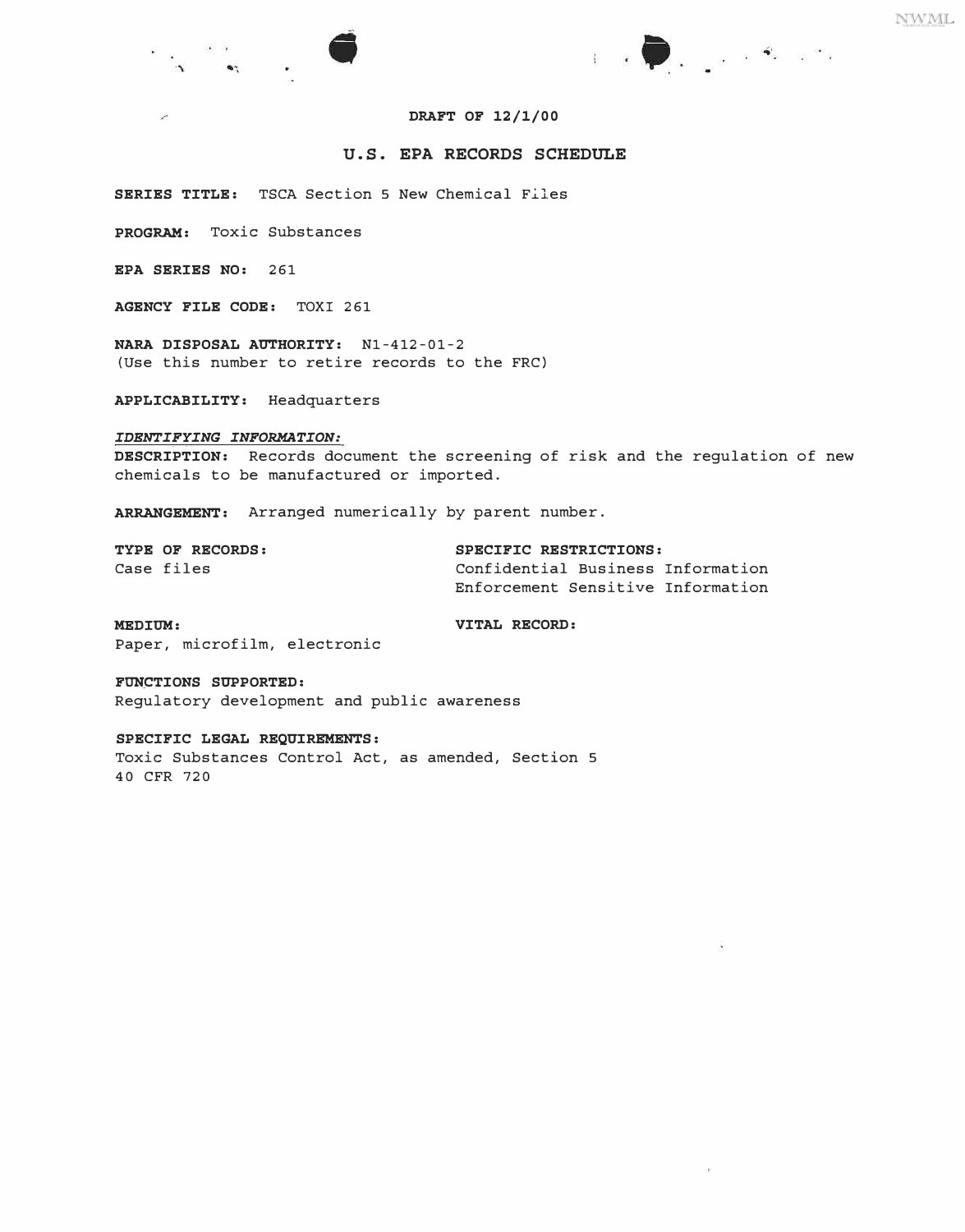$\frac{1}{2}$  and  $\frac{1}{2}$  are  $\frac{1}{2}$  and  $\frac{1}{2}$  and  $\frac{1}{2}$  and  $\frac{1}{2}$ 

## *EPA SERIES NO. 261*

| DISPOSITION INFORMATION:                                        |                            |  |  |  |  |
|-----------------------------------------------------------------|----------------------------|--|--|--|--|
| FINAL DISPOSITION:                                              | TRANSFER TO FRC PERMITTED: |  |  |  |  |
| a. Record copy (microformed                                     |                            |  |  |  |  |
| or paper): Permanent                                            | Yes                        |  |  |  |  |
| b. Paper copy (microformed):<br>Disposable                      | No                         |  |  |  |  |
| c. Electronic versions created<br>with electronic mail and word |                            |  |  |  |  |

#### *FILE BREAK INSTRUCTIONS:*

a. If record copy is in microform, break file upon completion of microform quality assurance check. If record copy is not microformed, break file upon completion of scheduled review or other Agency decision.

b. Break file when documents have been microformed and checked for quality assurance.

c. See disposition instructions.

processing systems: Disposable No

#### *DISPOSITION INSTRUCTIONS:*

a. If record copy is in microform, keep in the office up to one year after file break, then retire one silver halide (master) and one diazo copy along with finding aids and indices to the FRC. Transfer to the National Archives 20 years after file break. Retain up to two diazo copies for office use.

If record copy is not microformed, keep in office up to 1 year after file break, then retire to FRC with finding aids and indexes. Transfer to the National Archives 20 years after file break.

Destroy non-record copies when no longer needed.

b. If record copy is in microform, destroy paper copy after quality assurance check.

c. Delete when record copy is generated.

#### *APPLICATION GUIDANCE:*

*REASONS FOR DISPOSITION:* The 1985 schedule for this series was approved as permanent. A modification occurred in 1990 shortening the disposition period to 15 years for the non-confidential information (NCI) file. As part of an extensive upgrading of records management practices, it has been determined that this disposition period does not provide the file integrity and access needed for both the public and Agency records. Frequently, there are no counterpart confidential business information (CBI) files to reference. Therefore, this schedule corrects this problem by providing permanent records retention for all premanufacturing files regardless of security classification.

*AGENCY-WIDE GUIDANCE:* All records, regardless of media, claimed as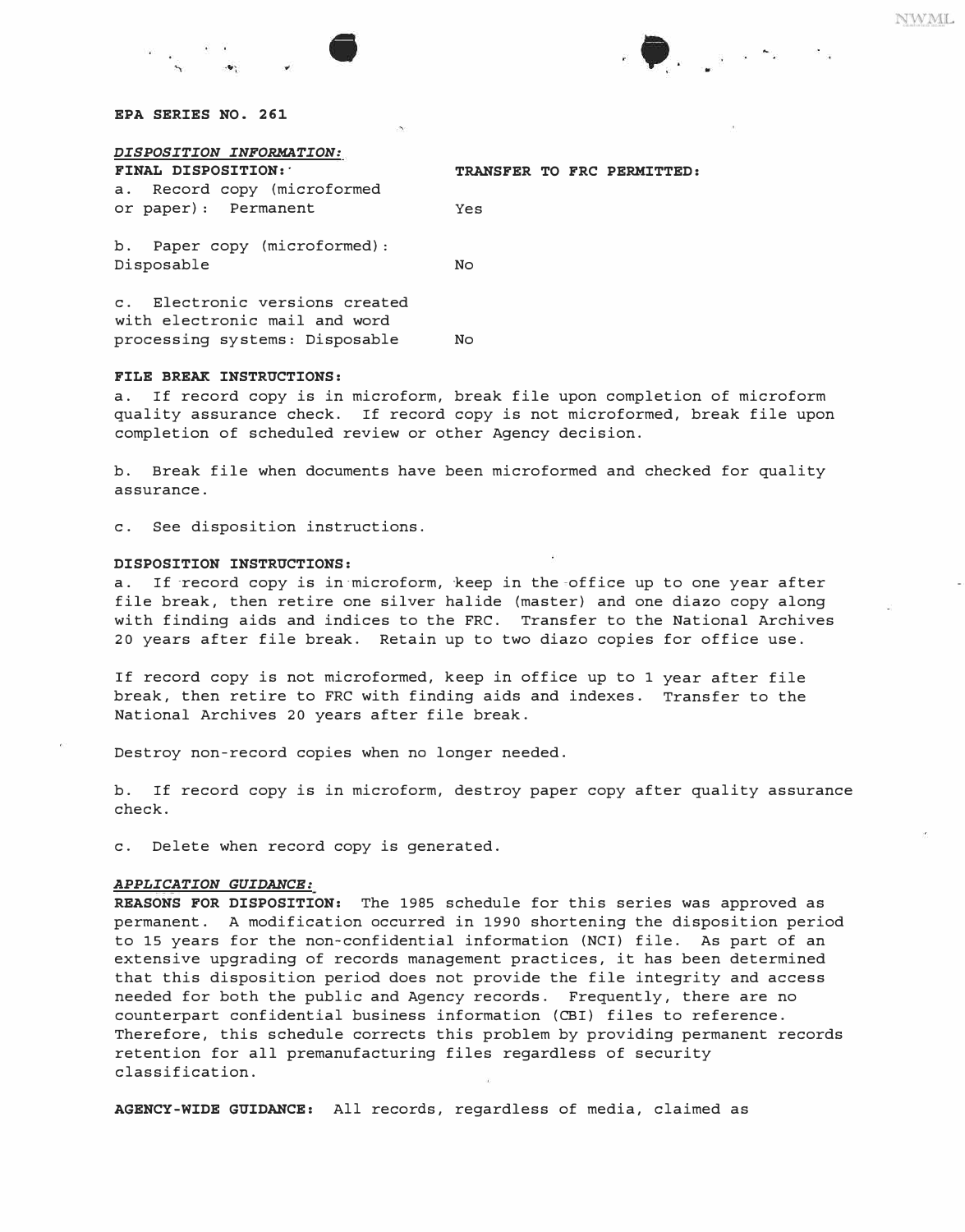confidential business information (CBI) under Section 14 of the Toxic Substances Control Act (TSCA) must be handled in accordance with the 1993 edition of TSCA Confidential Business Information Security Manual.

At the close out, the files held by the NCIC and the CBIC eligible for transfer to the FRC should be accessioned at the same time. All reference copies can be destroyed when no longer needed to support program operations.

Microform copies are to be produced in accordance with standards in 36 CFR 1230.10 and 1230.20. If records are not filmed, use disposition a for paper records.

\_\_ Unless otherwise noted, the official records are maintained by CBIC and NCIC.

*PROGRAM OFFICE GUIDANCE/DESCRIPTIVE INFORMATION:* This schedule covers a major collection of records which support program decisions regarding the screening and regulation of new chemicals. Due to the nature of the Section 5 process, the decision documents vary. Based on routine processing, file breaks could occur up·to 60 days following each document's mandated review period or other Agency decision.

The review periods are as follows:

| <b>PMN</b> | 90 days         |
|------------|-----------------|
| <b>NOC</b> | Date of receipt |
| *Bonafide  | 30 days         |
| $*$ TMEA   | 45 days         |
| $*LVE$     | 30 days         |
| *Polymers  | 21 days         |
| * SNUN     | 90 days         |
| *LOREX     | 30 days         |
|            |                 |

\*Time frames are also applicable to the modification of documents where appropriate.

Agency Regulatory decisions include:

, Revocation of S(e) order Focus Drop CRSS Drop Found on Inventory Invalid Disposition Drop Division Director's Drop S (e) Consent Order S (e) Adversarial Order Incomplete Excluded from Reporting S (f) Order/Rule Exemption Grants Exemption Conditionally Granted Denial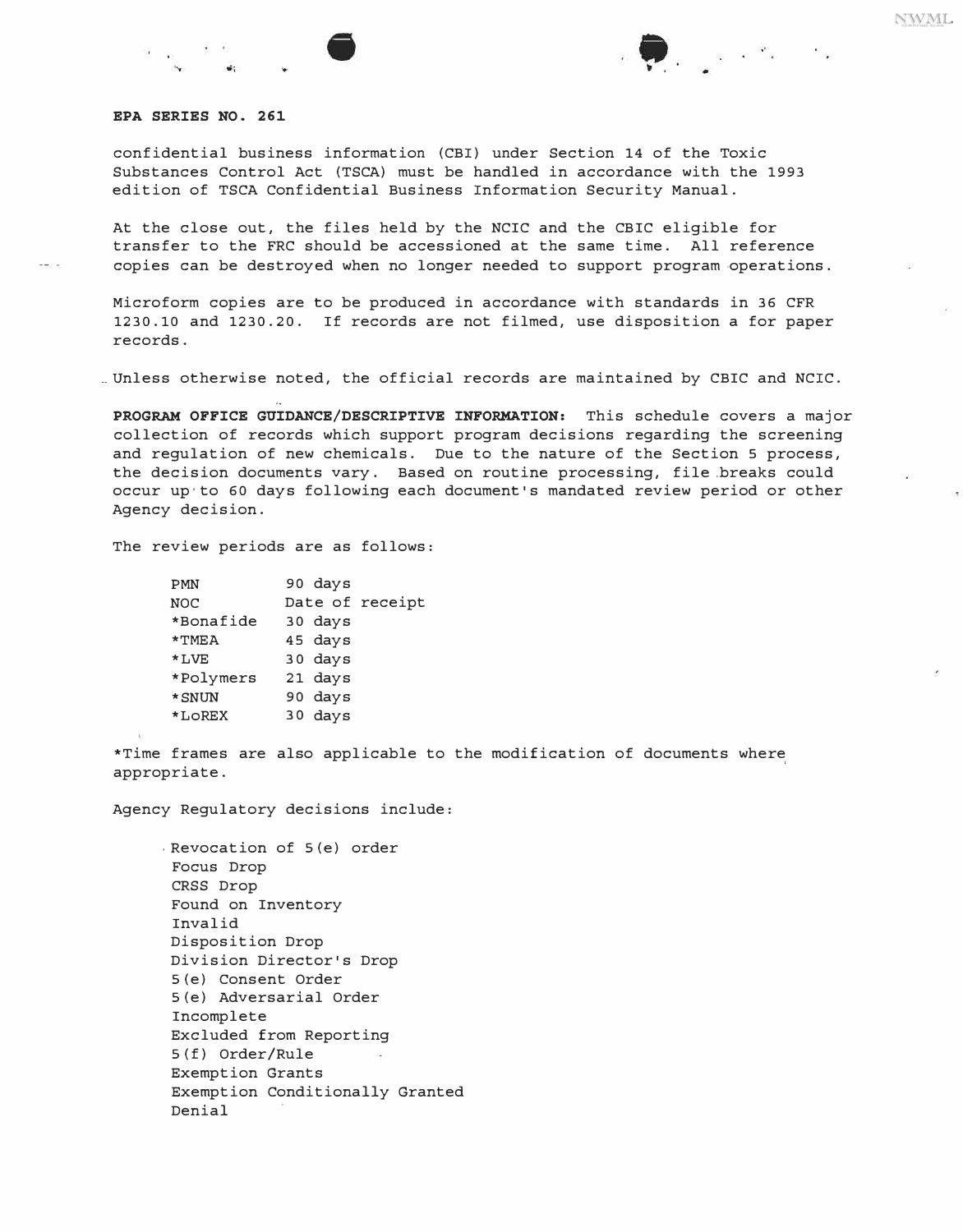#### *EPA SERIES NO. 261*

•,

T*h*e NCIC maintains two types of Section 5 files: (1) Sanitized versions of submissions w*h*ic*h* include, but is not limited to, t*h*e PMN, TME, Y and L, I and LV Modification .. T*h*e\_ Federal.Register Notice is\_ also included in t*h*e file; (2) 5 (e) documents w*h*ic*h* are negotiations between EPA and a company delineating certain restrictions associated wit*h* t*h*e production or importation of a c*h*emical.

T*h*e.CBIC maintains.t*h*ree types of files: (1) t*h*e official file, (2) t*h*e EPA user copy, and (3) t*h*e reference copy. T*h*e files are arranged by major types of submission w*h*ic*h* include, but are not limited to: Premanufacture Notice (PMN) , Incomplete Premanufacture Notice (PMNI) , Low Volume Exemptions (LV) , Low Release and Low Exposure.Exemption (LoREX) , Test-Market Exemption Application (TMEA) , Bonafide (B) , Polymer Exemption (Y), Significant New Use Notice (SNUN) , Significant New Alternative Policy (SNAP) , Notice of Commencement (NOC) , and Significant New Use Rule (SNUR) . All subsequent documentation (support documents) relating to an individual Section 5 submission, namely correspondence between EPA and t*h*e submitter (company) and all EPA generated communications/reports are filed wit*h* t*h*e primary submission. However, some-support--documents suc*h* as NOC's may be organized by .~type ·and filed' by ·Document Control Number and fiscal ·year.

T*h*e Section 5 dockets maintained in NCIC are establis*h*ed upon publication of a :·proposed rule or.notice of public comment .in t*h*e· Federal Register. T*h*is collection of dockets contains documentation on a variety of issues and decisions. Some of t*h*e major collections are for Significant New Use Rule · (SNUR) ··and-·Amendment·to t*h*e PMN Rule. T*h*ese .records ·s*h*ould be ·dispositioned under EPA 149 - Regulations, Standards, and Guidelines, and EPA 150 -Rulemaking Dockets.

### *CUSTODIAL INFORMATION: CONTROLLING UNIT: CONTACT POINT:*

 $\begin{array}{l} \mbox{or} \;\; \mbox{if} \; \mbox{if} \; \mbox{if} \; \mbox{if} \; \mbox{if} \; \mbox{if} \; \mbox{if} \; \mbox{if} \; \mbox{if} \; \mbox{if} \; \mbox{if} \; \mbox{if} \; \mbox{if} \; \mbox{if} \; \mbox{if} \; \mbox{if} \; \mbox{if} \; \mbox{if} \; \mbox{if} \; \mbox{if} \; \mbox{if} \; \mbox{if} \; \mbox{if} \; \mbox{if} \; \mbox{if} \; \mbox{$ 

| Name: OPPTS/OPPT                                                 | Name: Vanessa Williams |
|------------------------------------------------------------------|------------------------|
| Location: Waterside Mall <b>Mail Code:</b> 7407<br>CBIC and NCIC |                        |
| Inclusive Dates: 1979 - present Telephone: 202-260-3554          |                        |
| Volume on Hand (Feet): 1,213 Office: IMD/RMB                     |                        |
| Annual Accumulation: 50 ft. Room: 725 ET<br>(feet or inches)     |                        |
| CONTROL INFORMATION:                                             |                        |
| RELATED ITEMS: EPA 149, EPA 150                                  |                        |
| PREVIOUSLY APPROVED BY<br>NARA SCHEDULE NOS: N1-412-90-1         |                        |

**NWML** 

 $\chi \sim \delta T$  $\mathcal{I}_2$ 

 $\label{eq:zeta} \zeta = \frac{2\pi}{\pi} \zeta - \kappa^{-1} \zeta$